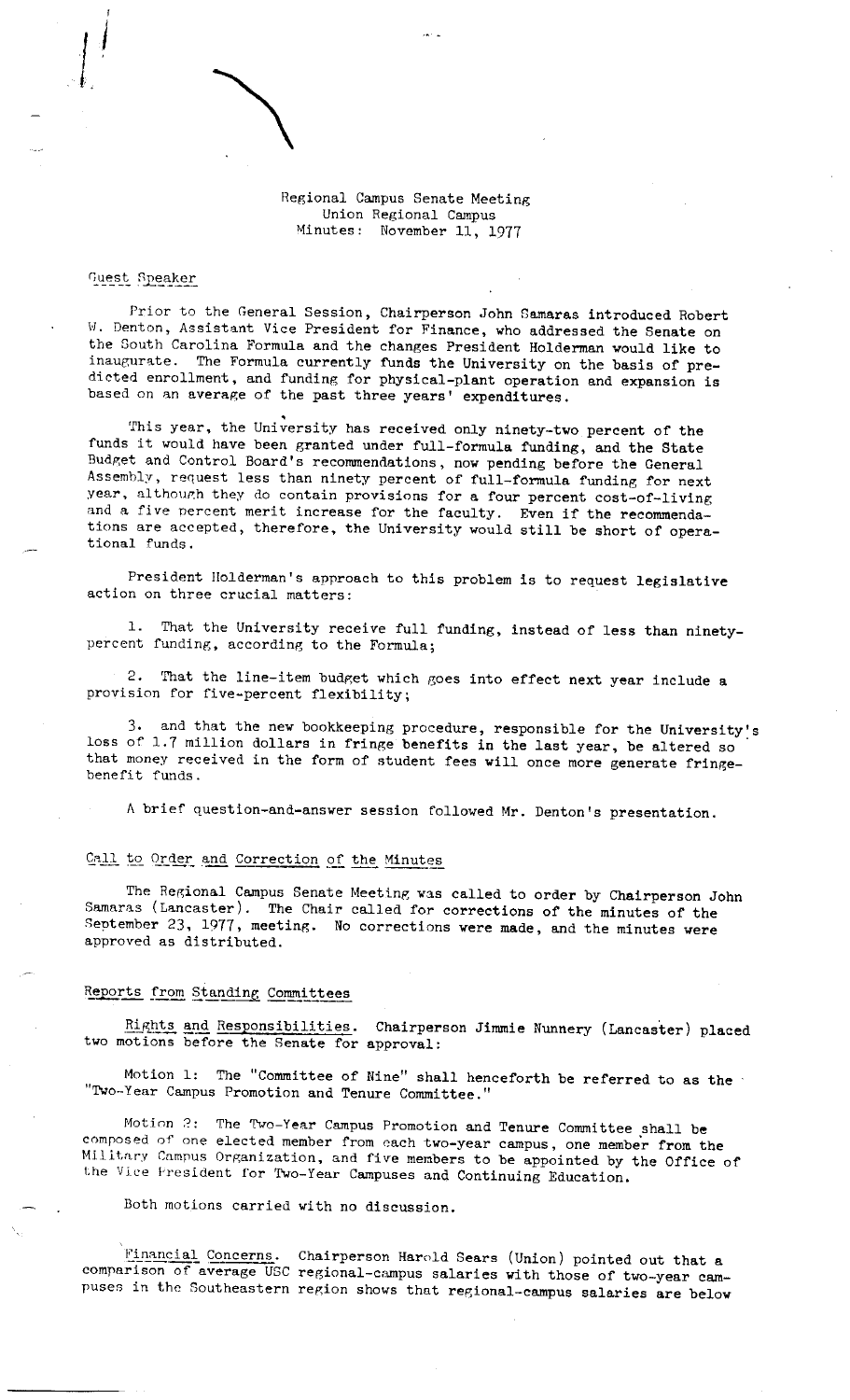average in all ranks, as is indicated in the following Table:

## A Comparison of Faculty Salaries at Southern Two-Year Campuses ( 1976-77)

|                                 | Professor | Associate<br>Professor | Assistant<br>Professor | Instructor |
|---------------------------------|-----------|------------------------|------------------------|------------|
| SREB Region<br>Average Salaries | \$16,615  | \$14.493               | \$12,429               | \$10,982   |
| USC Regional<br>Campus Averages |           | 13,842                 | 10,090                 | 10,652     |

In light of these figures, Chairperson Sears made the following motion:

The Financial Concerns Committee moves that the Regional Campus Faculty Senate formally support President Holderman's efforts to raise faculty salaries at least to the regional average and that individual faculty members are to convey this attitude to the appropriate legislators.

The motion was carried with no discussion.

John Samaras (Lancaster) pointed out that in the November 2 meeting of the University Faculty Senate, the President announced that the Connnission of Higher Education has not approved a substantial portion of the proposed budget, and that the request for money to raise faculty salaries to the regional average was one part of that budget. President Holderman indicated that he is not going to let the matter drop and will continue to press for approval of the budget as it was submitted. The President asked that individual faculty members make every effort to obtain legislative support for this and the other programs he is trying to establish .

Intra-University Services and Communications. Pete Maness (Sumter) reported for Chairperson Mae Moore (Lancaster) who was unable to attend. His report indicated that the Committee's discussions centered on two items. First, the committee believes further steps should be taken to initiate departmental interaction between the Columbia campus and the regional campuses so that a student's transition from a regional campus into a degree program on the Columbia campus would be facilitated.

Secondly, the committee discussed the revision of the Faculty Manual and made the following suggestions to the committee revising the Manual:

1) The current Manual fails to specify how many office hours faculty members should maintain and the Committee suggested that formally establishing a minimum of six and a maximum of ten office hours a week would remedy the situation.

2) The explanation of procedures regarding tenure on page 21 of the Manual is inadequate, and the committee requests that it be clarified.

3) The committee pointed out a printing error on page 56 of the Manual.

1,) Military Campus faculty members are not included in the Manual, and the committee believes this situation should be corrected.

#### Reports from Special Committees

Library Committee. Representative John Wright (Union) announced that the Committee had voted unanimously to approve the following items:

1) to increase the number of recalls of books from one a year to two a year.

2) to suspend check-out privileges for students who accumulate fines in excess of fifty dollars in a semester or who have been notified but have not returned at least three books that are thirty days or more overdue.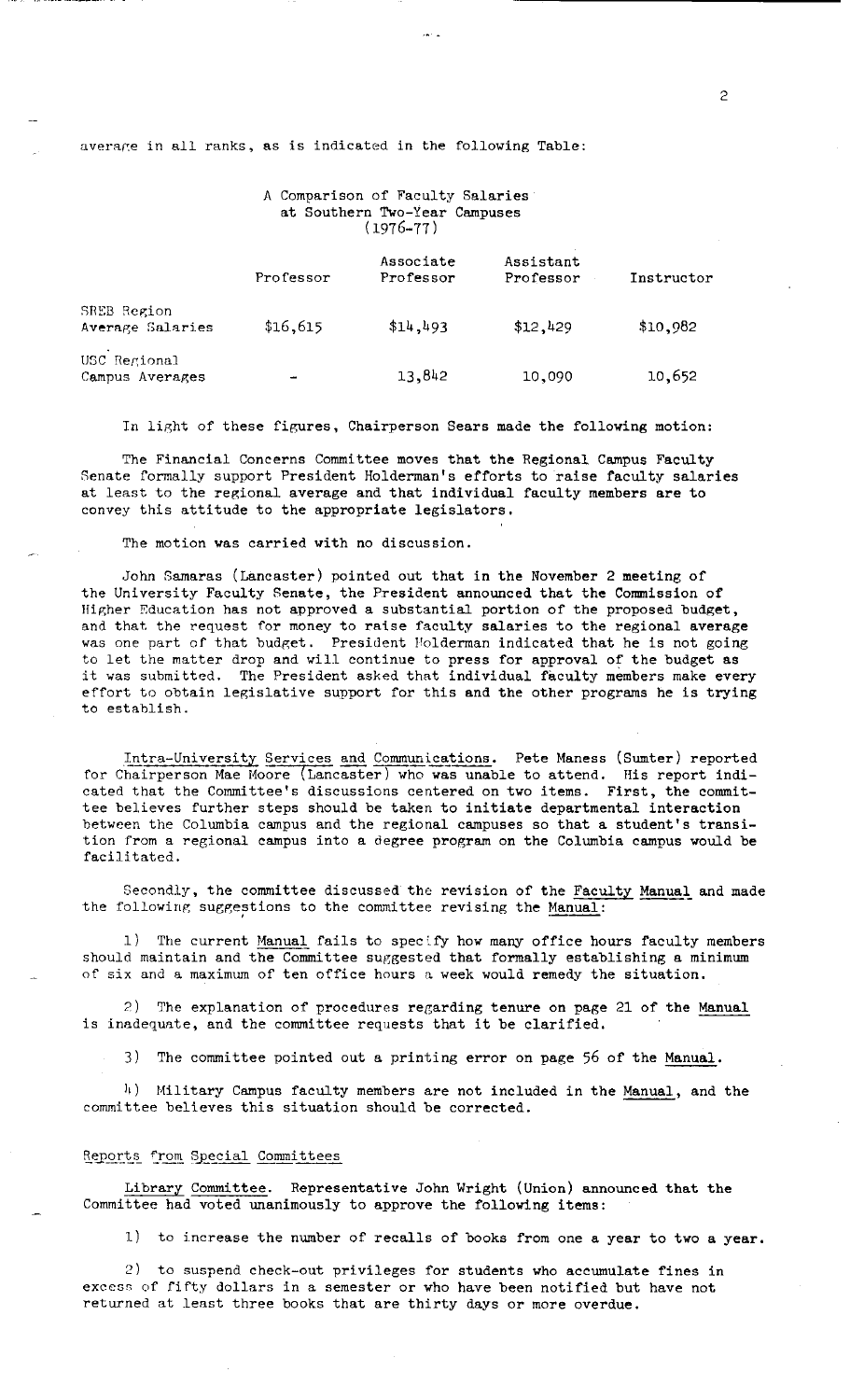3) to suspend check-out privileges for faculty members if they refuse to **return hooks upon reca.11 for another person's use or refuse to return books a.t**  the end-of-the-semester recall. The procedure will be to have the library Director send the faculty member a letter requesting the return of the books. If this does not receive attention within two weeks, the faculty member will receive a letter from the Library Committee pointing out that a loss of checkout privileges will be incurred by continued lack of cooperation. A copy of this letter will also be sent to the appropriate department Chairman and Dean **and the Provost.** 

Curricula and New Courses Committee. Representative Marnie Foster announced that the new University catalogue has incorporated course changes in the areas of General Studies, English, and Marine Science. Changes not submitted early enough to be included in the new catalogue were made in the areas of Nursing, Marine Science, General Studies, and Biology and are recorded in the minutes of recent meetings of the University Faculty Senate. It was also announced that the English Department is in the process of changing course requirements for the B.A. degree.

Representative Foster will make information concerning any of these changes available on request.

Faculty Welfare Committee. Representative Pete Maness announced that there have been three committee meetings since the last session of the Faculty Senate. The first was purely organizational and named Evelyn Garity (Music) chairperson. Other members of the committee are Dr. McColley (English), Dr. Furchtgott (Psychology), Dr. Frier (Business), Dr. Conner (Engineering), and Dr. Maness (Regional Campuses).

At the second meeting a representative from the Northwestern Mutual Life Insurance Company outlined the company's deferred compensation plan, which **was**  given to the University Faculty Senate's Executive Committee for evaluation.

At the third meeting it was announced that the University Faculty Senate had passed a resolution requesting the Board of Trustees' help in decreasing the vesting period for the South Carolina State Retirement System from fifteen to five years.

The committee was also informed of a letter from Lynn McCalley, the President of the AAUP chapter at the University, in which she criticized USC departments for their failure to inform faculty members of the reasons for non-renewal of contracts. Although legal, this practice is in violation of AAUP guidelines and principles.

Approval of the deferred compensation plan discussed at the previous meeting is in process. Dr. Wesson's opinion was solicited, and he views the plan as another faculty benefit. The next steps are to solicit faculty interest and approval by the Board of Trustees, determine the plan's legality, and to determine what further action is necessary to initiate it.

Finally, Professor Maness announced that he had polled the other members of the committee on the subject of the usefullness of the twenty-four man promotion and tenure committee on the central campus. Their comments indicate that the committee does not function well, and they put forth the following reasons for dissatisfaction with it: although its aim of ensuring uniformity in promotion-and-tenure policy among various departments is a good one, the committee breeds resentment and distress among faculty members who feel evaluation of their performance by those in fields other than their own is objectionable, is unnecessary in strong departments and only perpetuates weaknesses in others, and fails to achieve uniformity in promotion-and-tenure policy because the requirements for membership in the committee varies from department to depart-

Academic Affairs-Faculty Liaison Committee. Representative Jimmie Nunnery (Lancaster) announced that this Committee is also gathering information in preparation for presenting the Board of Trustees with a proposal for decreasing the vesting period for the Retirement System. Both this Committee and the Faculty

3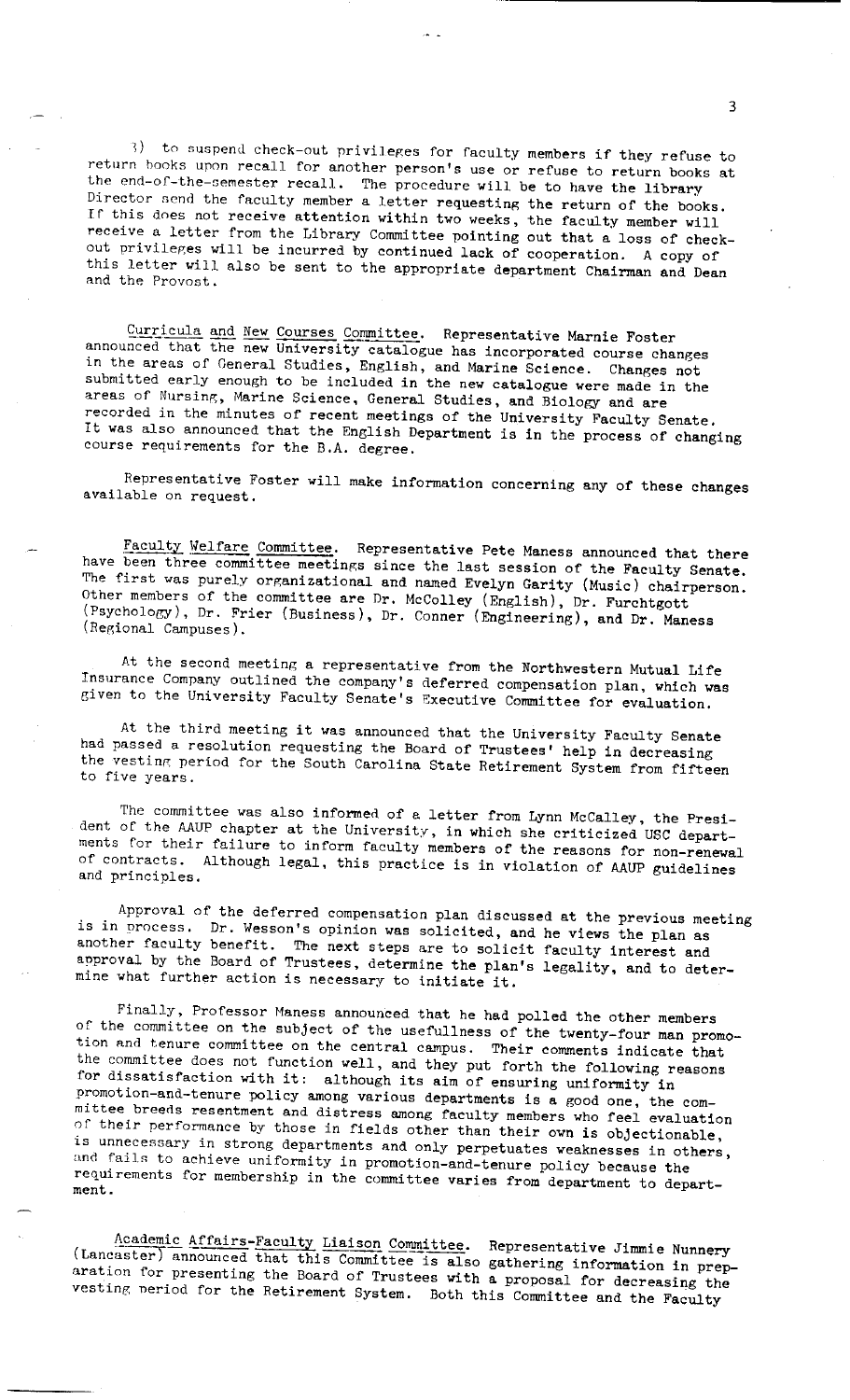Welfare Committee will continue to work on the problem.

Ad Hoc Committee for Revising the Faculty Manual. Chairperson Harold Sears reported that the committee's work is progressing and invited suggested revisions from all faculty members and Senators. Additionally, the Committee plans to compare the Regional Campus Faculty Manual with the Columbia campus Manual to ensure that the two are in agreement in certain areas.

Academic Forward Planning Committee. Professor John Samaras (Lancaster) announced that he has been appointed as a member of this Committee representing the two-year campus system and will be reporting on the Committee's work. The primary purpose of the Committee is to consider President Holderman's five-year plan for the University.

## Unfinished Business

Professor John Samaras' (Lancaster) pointed out that in light of motions recently passed by the Senate, Article VI of the Senate By-laws require **ammend**ment.

A motion was made to ammend Article VI to read

"The Executive Committee of the Regional Campus Faculty Senate shall consist of the officers of the Regional Campus Faculty Senate, the immediate past chairman of the Senate, and an at-large member."

The motion was passed unanimously.

## **New Business**

Professor Jimmie Nunnery opened the discussion of the "Report from the Rights and Responsibilities Committee on the Promotion and Tenure Policies for the Regional Campus System" (see Appendix I) by announcing that various Senators had voiced objections to some items in the report.

In response to the objections the Committee made a motion to ammend the report by deleting Item 5 and substituting in its place "A campus may elect by a two-thirds vote of its faculty, to substitute for the interior committee, an internal procedure which integrates the same diagnostic review and input implicit in the proposed interior committee."

During the discussion of the motion the term "diagnostic review" was explained as including a review of the information requested on the Personnel Data Form (a copy of which is attached to Appendix I), and "input" was defined as including recommendations and letters from colleagues, academic officers, and any other documentation contained in the applicant's file.

#### The motion carried.

Professor Jimmie Nunnery proposed a motion that the Senate adopt Items l.-5 in the report. During discussion of the motion Professor Pete Maness (Sumter) presented a motion to ammend Item 5 by substituting "simple majority" for "two-thirds.'' After further discussion, Professor Nunnery moved to table Professor Maness' motion; the motion did not carry. Professor Maness' motion was once again presented to the Senate and was carried. Item 5 now reads: "A campus may elect, by a simple majority vote of its faculty, to substitute, for the interior committee, an internal procedure which integrates the same diagnostic review and input implicit in the proposed interior committee.'

After further discussion, a vote was taken to adopt Items 1-5 of the report. The motion carried.

Professor Jimmie Nunnery moved that the Senate adopt Items 1 & 2 under the heading of "Changes in Promotion Criteria" in the report. The motion **carried.**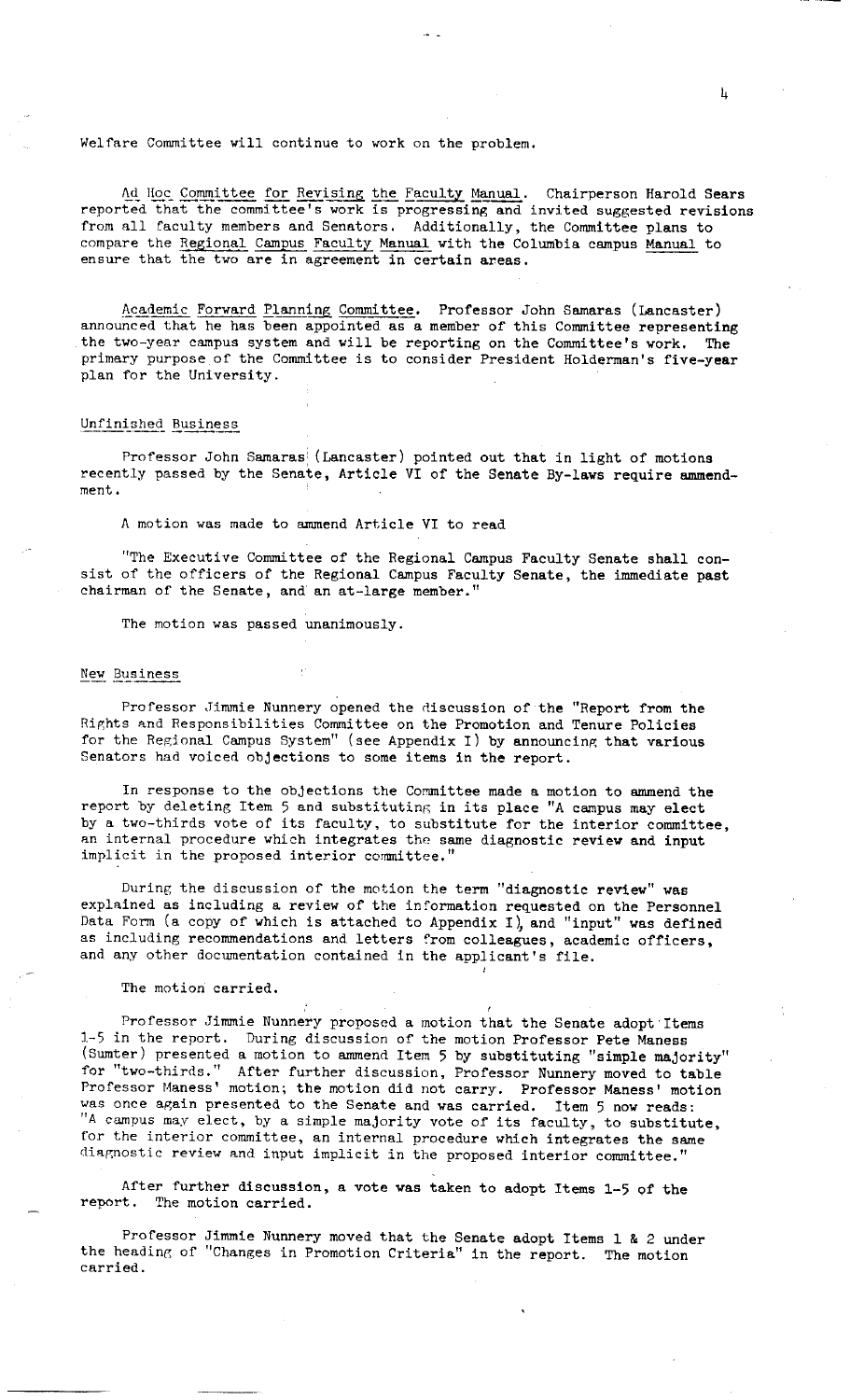Mr. Edward Troublefield (Assistant Budget Director) introduced a further item of New Business by commenting on the Senate's motion to support President Holderman in his efforts to increase faculty salaries to the regional **average.**  He approved the motion, but announced that the State Budget and Control Board is now in the process of recommending a four-percent cost-of-living increase and an additional five-percent merit increase for faculty members. He cautioned that faculty members who contact their legislators should point out that, if approved, the Budget and Control Board's recommendations would **raise** salaries to the point that they would be on a par with or slightly higher than the **regional average.** 

### Announcements

1. The reception following the Senate meeting was held at the home of Mr. Jack Whitener, Director of the Union Campus.

2. The Executive Committee will hold its next meeting on February 3, 1978,

3. The next Senate meeting will be on February 24, 1978 at the Lancaster Campus.

## Adjournment

Its business completed, the Senate meeting was adjourned.

Respectfully submitted,

Beth Starnes Recording Secretary

Elizabeth Dunlap Secretary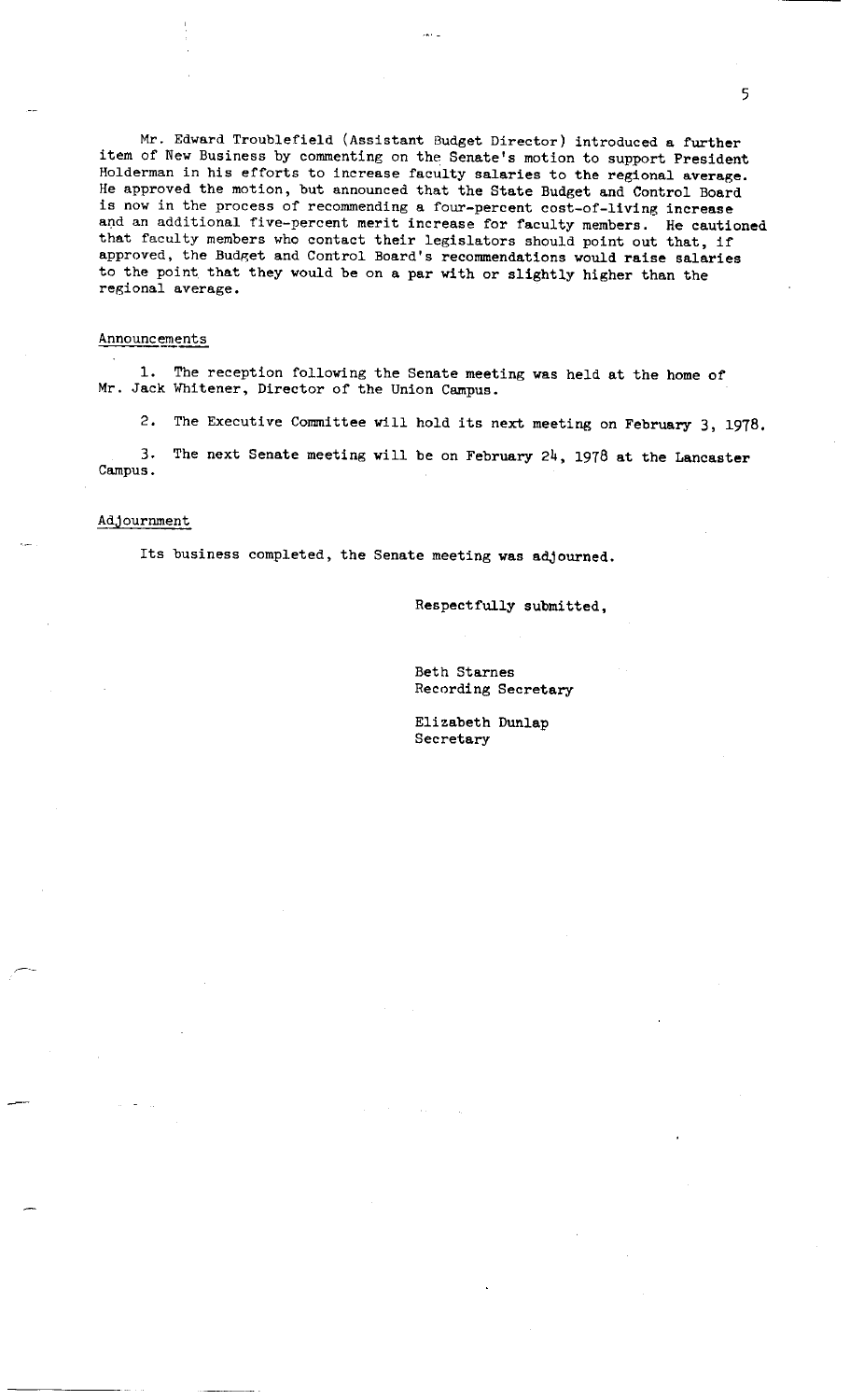#### Appendix I

## A Report from the Rights and Responsibilities Committee on the Promotion and Tenure Policies for the Regional Campus System

The Rights and Responsibilities Committee has met to consider the Promotion and Tenure Policies for the Regional Campus System and hereby makes the following **motions:** 

#### Changes in Procedure

- 1. Each Regional Campus shall have an interior Promotion and Tenure Committee; a minimum of one-half of the members of this committee shall be elected by the faculty. A faculty member would not serve on this committee during the year in which his or her case would receive active consideration.
- 2. Each faculty member shall complete the Tenure and Promotion File form.\*
- 3. The Tenure and Promotion File form (including Faculty Member's Personal Statement) along with any recommendations from academic officers having supervisory duties over the individual and/or from colleagues, documentation and support shall constitute the Promotion and Tenure File. The interior committee shall examine the Promotion and Tenure Files of those individual faculty members being actively considered for promotion and/or tenure.
- 4. The Promotion and Tenure File containing the recommendation of the interior committee shall be submitted to the Director. The Director shall forward this file along with his recommendation, if any, to the Two-Year Campus Promotion and Tenure Committee.
- 5. The Military Campuses shall have representation on the Two-Year Campus Promotion and Tenure Committee.

## Changes in Promotion Criteria

- 1. On page 18 of the Regional Campus Faculty Manual under Appointments: Qualifications and Requirements, Professor; replace "As a general guide line" with "Except in noteworthy cases".
- 2. In the same section under Associate Professor, add to the last sentence ''and have a minimum of three years as an assistant professor and four years full-time teaching experience".

\*A copy of this form is included as an attachment.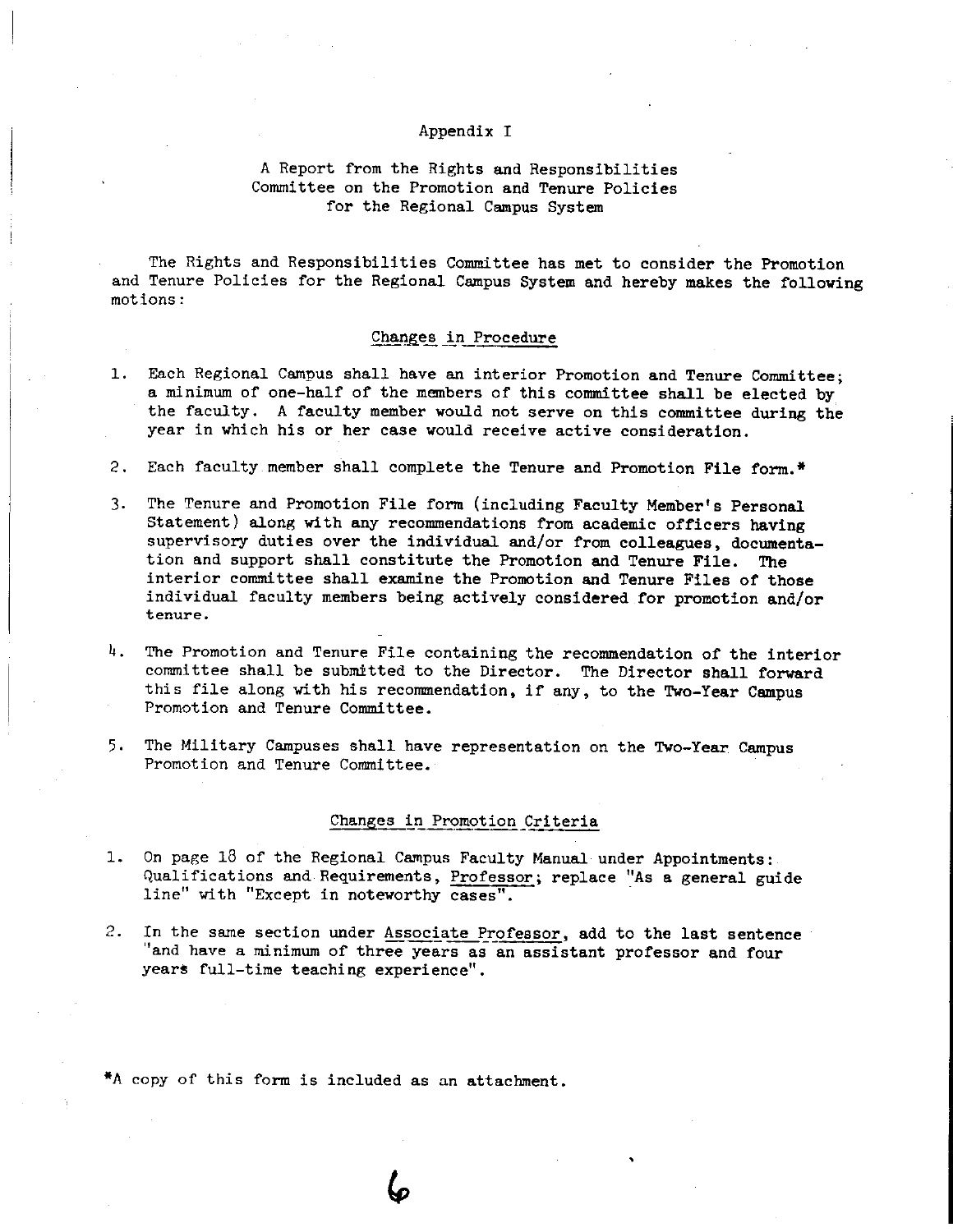## PERSONAL DATE

## TENURE AND PROMOTION FILE

| NAME:          |          |      |        |
|----------------|----------|------|--------|
| ADDRESS:<br>-- |          |      |        |
| . .            | [Street] | City | State) |

EDUCATION (including graduate work since last degree)

List educational institutions attended subsequent to secondary school.

| College, University, etc. | Location |       | From |     | To  |     | Degrees and<br>Major Field |
|---------------------------|----------|-------|------|-----|-----|-----|----------------------------|
|                           | $ $ City | State | Mo.  | Yr. | Mo. | Yr. | of Study                   |
|                           |          |       |      |     |     |     |                            |
|                           |          |       |      |     |     |     |                            |
|                           |          |       |      |     |     |     |                            |
|                           |          |       |      |     |     |     |                            |
|                           |          |       |      |     |     |     |                            |
|                           |          |       |      |     |     |     |                            |

PERTINENT WORK EXPERIENCE (including teaching elsewhere)

7

Date Title Duties

Sign or Initial<br>Date

Date.  $\frac{1}{2}$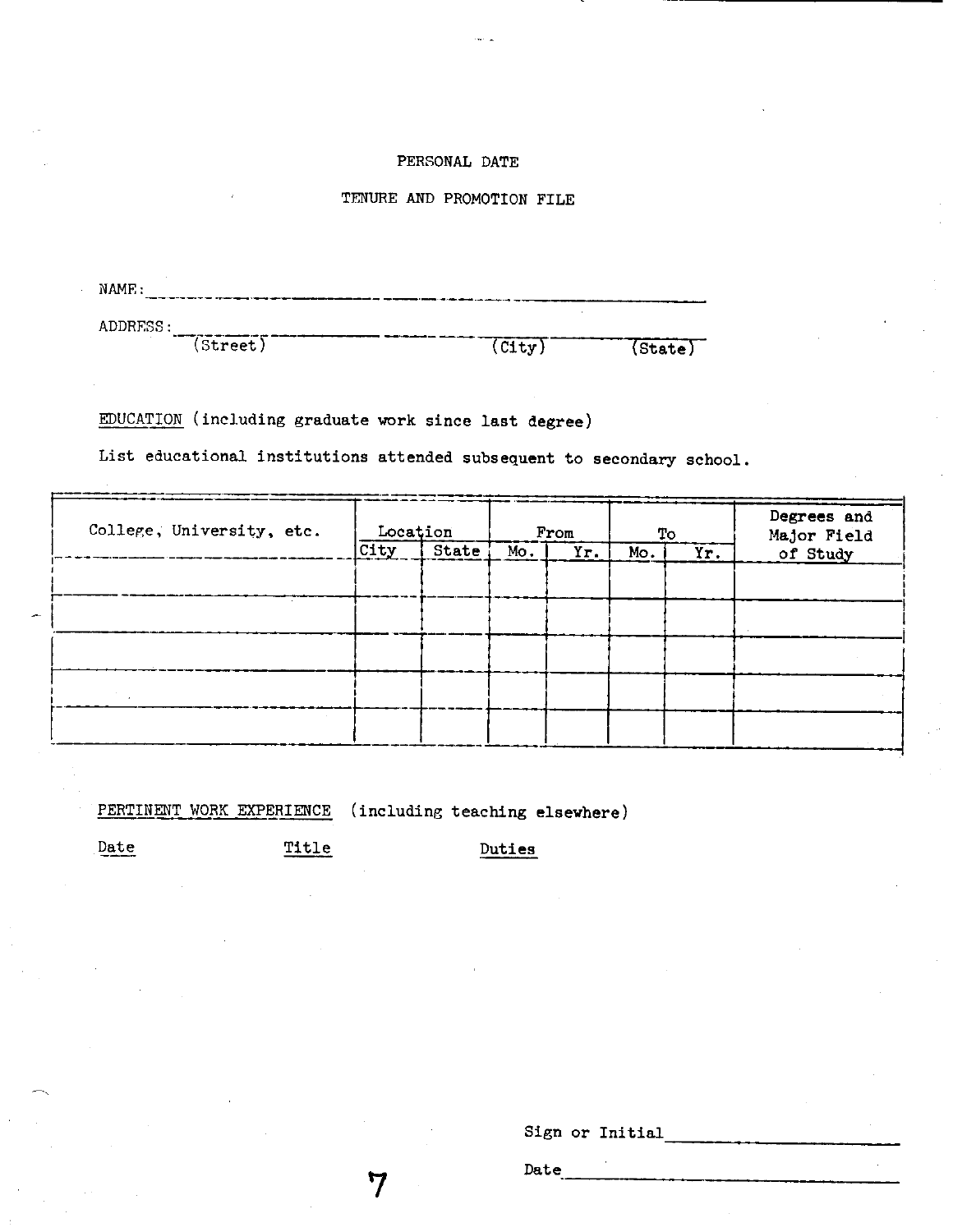RECORD AT USC

Date

(State whether original appointment, rank, title, promotion, tenure, etc.)

## PROFESSIONAL ACTIVITIES AND MEMBERSHIPS

Action

RESEARCH AND/OR PUBLICATIONS (all research scholarships and **creative** work activities related to keeping current in a professional field)

(Add additional pages if necessary)

Sign or Initial

-------------

Date